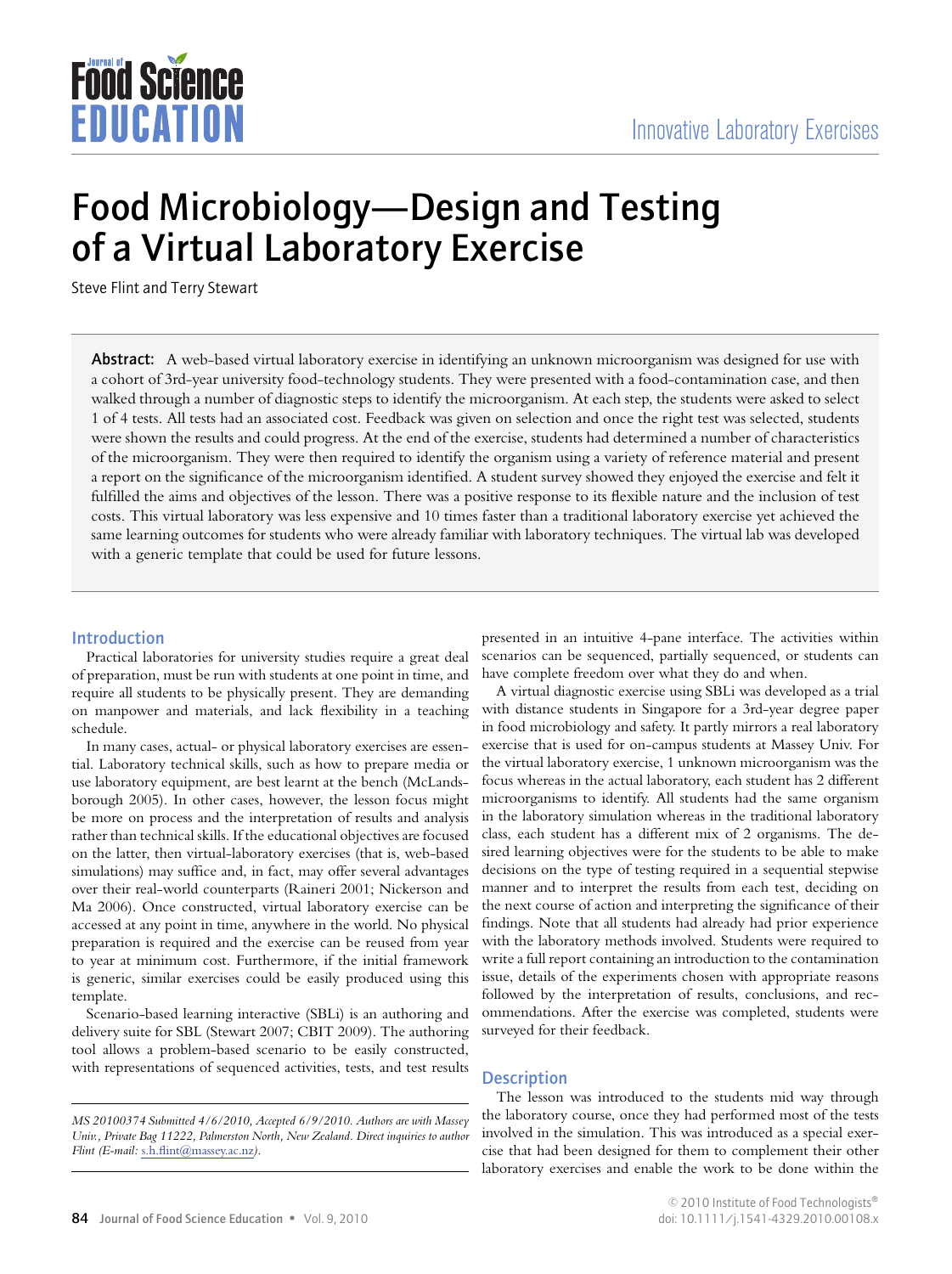

time allocated for their course. Students were given 1 h to work through the exercise in class and the opportunity to continue in their own time if required. The results from this exercise required interpretation outside this class setting and students had free access to all the information they needed to interpret their results and devise recommendations.

At the beginning of the web exercise, the students were presented with the scenario, in this case a foodstuff with an unknown contaminant (Figure 1). The students were not told that they each had an identical exercise.

They were then guided through a series of diagnostic steps indicated as stages in the program. At each stage, they were shown a selection of 4 common tests likely to be appropriate for this diagnostic step. They were asked to select the most appropriate

test. By clicking on each test option, students could see some basic information about them. They were also given the option of actually running the tests. Each test had a monetary value attached. Students could read about all tests available before committing to running any of them.

After a test was selected, the cost was added to the student's total and they were shown 1 of the 2 results. If the choice was incorrect, the student was alerted to this fact and told why (Figure 2). They could then select another test (but accrue the cost of doing so). If they were correct, they were informed of this and told why (Figure 3). A results report was then available under an icon that appeared in the top right-hand window, an area called the Environment Window in SBLi. Clicking on the results report icon in the Environment Window then showed what

| SBL Interactive: Builder (eCDF) 1.5.3561 - Microbial Contamination (micro-id-scenario-2.sblib)<br>File Scenario Settings View Utilities Help<br><b>START</b><br>Problem<br>Stage 1<br>Introduction<br>Current view :: Microbial Contamination >> Stage 1 >> - Do test 1a? Up a level | $\blacksquare \blacksquare \mathsf{X}$                                           | Figure 2-Result of an incorrect test selection,<br>where student has selected a gram strain. |
|--------------------------------------------------------------------------------------------------------------------------------------------------------------------------------------------------------------------------------------------------------------------------------------|----------------------------------------------------------------------------------|----------------------------------------------------------------------------------------------|
| <b>Possible Actions for &gt;&gt;</b><br>Stage 1                                                                                                                                                                                                                                      | This is not the correct answer as the culture you have provided may not be fresh |                                                                                              |
| <b>Ta-Gram stain</b><br>- Do test 1a? Cost \$10                                                                                                                                                                                                                                      | or pure so your results may be misleading.                                       |                                                                                              |
| 1b-Wet mount preparation                                                                                                                                                                                                                                                             |                                                                                  |                                                                                              |
| - Do test 1b? Cost \$5<br>1c-Streak out for single colonies.                                                                                                                                                                                                                         |                                                                                  |                                                                                              |
| - Do test 1c? Cost \$10<br>1d-Sub-culture on an agar slope as stock for further testing                                                                                                                                                                                              |                                                                                  |                                                                                              |
| - Do test 1d? Cost \$10<br>$\leq$<br>$\rightarrow$<br>$\sim$                                                                                                                                                                                                                         |                                                                                  |                                                                                              |
| Time spent: 00:00:00 Money spent: 10                                                                                                                                                                                                                                                 | $\mathbb{H}$                                                                     |                                                                                              |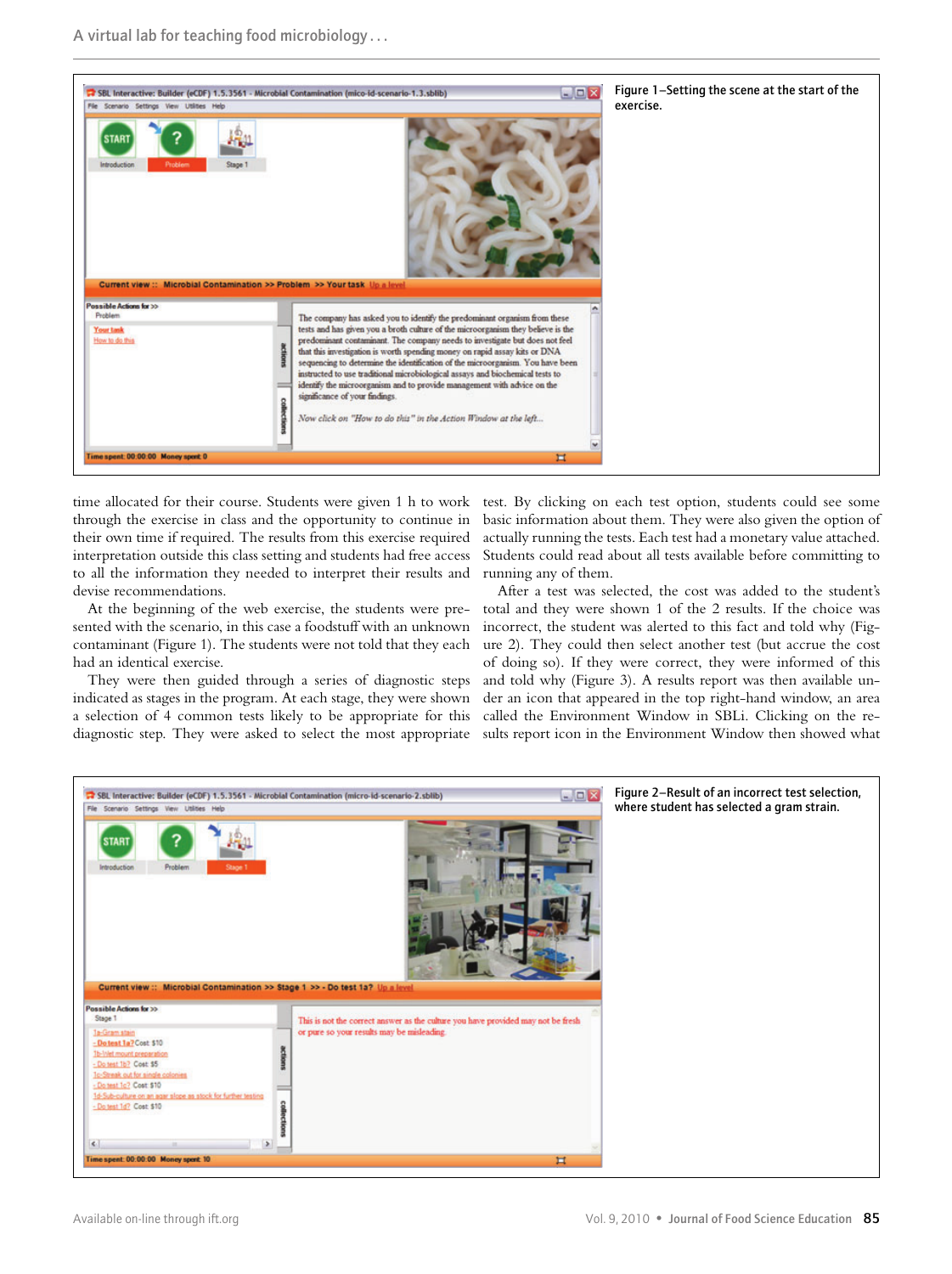



happened as a result of the procedure (Figure 4). Students could note this or drag the report icon into a "collection box" (the transparent box on the lower right of the Environment Window) where the report would be available for referral anywhere in the exercise (by clicking the collections tab in the bottom left-hand window).

After checking the result and collecting the report, students were then instructed to return to the listed tests by clicking on the "stage" icon representing a diagnostic step in the window on the upper left-hand part of the screen. The tests once again appeared in the bottom left-hand window. If more tests needed to be done at this "stage," students could select them. If all the necessary tests for this stage had been done, a "Where to from here. . . " action appeared. Clicking on this gave students a short summary of this phase of the diagnostic process and opened up a

new icon in the top-left window representing the next diagnostic step.

This sequence repeated until all steps of the diagnostic process were complete. At the end of the exercise, students were expected to gather together all the information discovered about the unknown organisms (from their reports) and identify it using resources outside the scenario. They would then be asked to provide a diagnostic report that would include an identification of the organism, its significance to human health, and control recommendations (Figure 5).

# Lesson design efficiencies: A template approach

The exercise above is a fairly straightforward step by step approach that involves choice at every step. At each stage, only 1 test is the correct one. Although SBLi offers a coherent interface for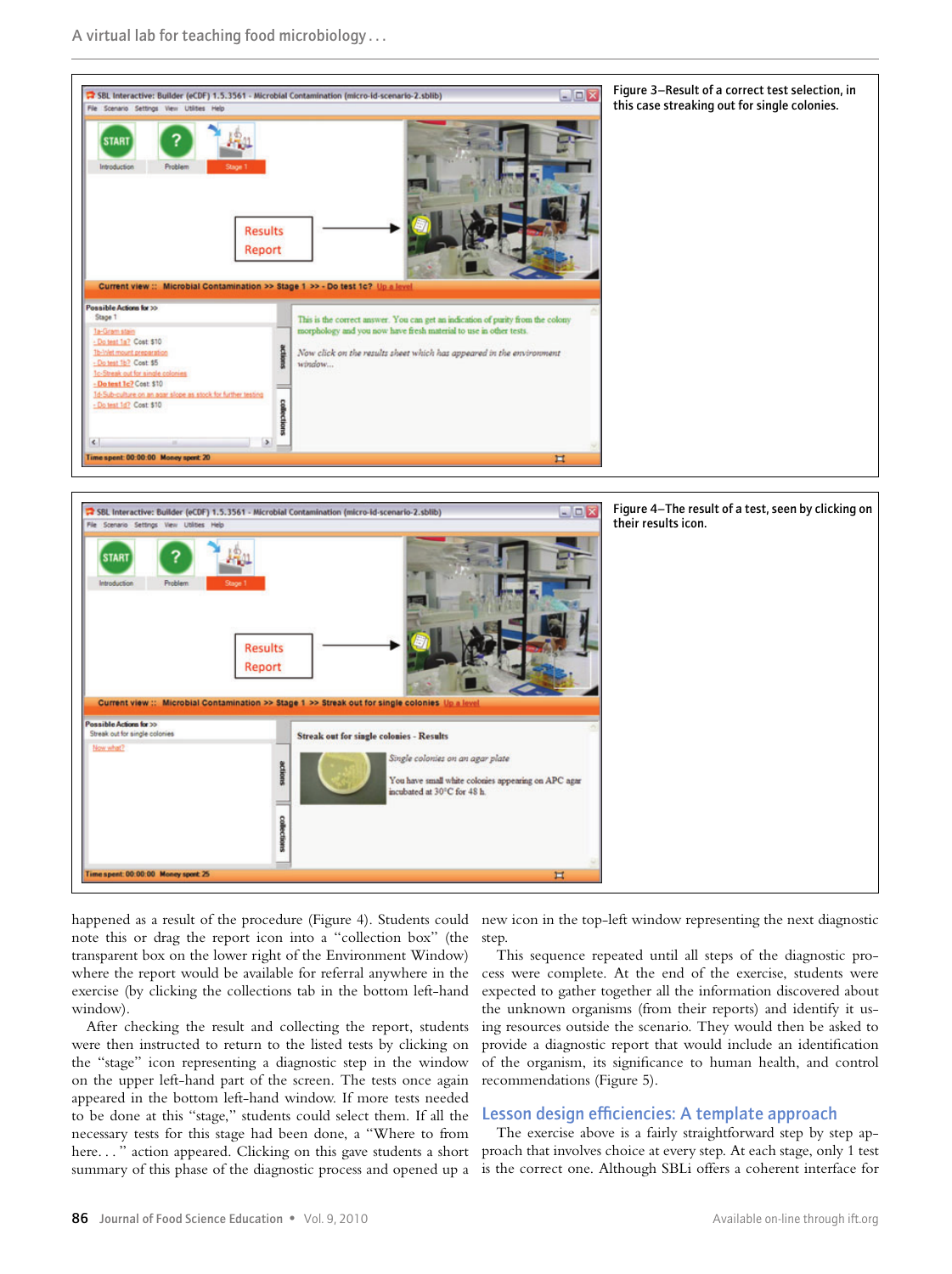

the exercise, a similar exercise could have been constructed using a series of webpages where students would be required to copy results to a file for future reference. However, in constructing the scenario, thought was given to more complex exercises that could build on the basic components. In future exercises, a larger selection of tests may be available, the sequencing might be controlled more by the student (and could be assessed accordingly), and they may be required to answer questions along the way or select more than 1 test to progress. This type of scenario is more difficult to construct simply with a series of linked web pages. However, now that a template of basic tests exists successive, more complex, exercises using different organisms can be produced quickly and simply by altering the template and tweaking a few of the options.

The subject expert took 8 h to plan the lesson and provide the content (text and images). These were supplied to the SBLi designer in an MS Word document using a series of repeating headings that corresponded to the components of each phase, for example, Stage1, test1, result1, test2, result2, and so on. The construction of the exercise (and so the template) in the SBLi authoring tool took approximately 10 h. Hence, a total of 18 person-h was used to develop this new lesson. An introduction to the session took 1 h compared with 10 h of teaching time for the traditional laboratory. In addition, 1 wk of technician time was saved by offering this exercise over the web, rather than in a physical laboratory.

# Student opinion

After the exercise was completed, but before their reports were marked, students were surveyed for their views on the exercise. There were 33 students in the class. Thirty-one (94%) participated in the survey, and of those, 1 student did not answer the 1st question. The results appear in Figure 6 and Table 1 to 3.

## Level of agreement

Students were asked to indicate their level of agreement to the questions indicated where  $1 =$  strongly disagree,  $2 =$  disagree,  $3 =$ unsure,  $4 = \text{agree}$ , and  $5 = \text{strongly agree}$  (Figure 6).

All students who responded enjoyed the exercise (Q2). Twenty-

However, 8 felt there was room for improvement. Students detailed these improvements in the comments section of the survey (see later). Most students felt they improved their knowledge of the process involved (Q3). Two students were unsure regarding this question with only 1 individual disagreeing. The full question for the response shown in question 4 was*: "*Real 'hands on' labs are best for teaching practical skills, such as pipetting, isolating, and so on. However, regarding the diagnostic process (that is, thinking about and selecting the necessary steps to take based on test results), this virtual lab taught me as much as a real lab would have*."* This question has been shortened in the figure title. Twenty-three of the students agreed with the above statement with 3 strongly agreeing. Six were unsure and 2 disagreed. An overwhelming majority of students (29 from 31) felt having a financial penalty when selecting tests made them more careful about test selection. Some were keen to turn this into a competition with their colleagues to see who could obtain a result for the least cost. This has some bearing on the real world in a cost-competitive environment. Graduates from this degree course quickly find management positions in which cost will be a key concern.

#### Short questions

Students were asked what they liked most about the exercise, what they like least about it, and how the lesson could be improved (Table 1 to 3). On analysis, their comments regarding what they liked most could be distilled down into 6 key ingredients: The design of the lesson, the convenience of the web-based exercise, the imagery that was used, the inclusion of costs, ease of use, and "engagement" (Table 1). It is appreciated that the last factor is a very qualitative one, and could be a product of the 1st 5. A number of students mentioned more than just 1 factor in the response to the question. Each factor was counted that is why the total count is greater than the number of students surveyed.

### Student performance

three students found the interface intuitive and easy to use (Q1). from the laboratory simulation. This suggests that they gained All students correctly identified the unknown microorganism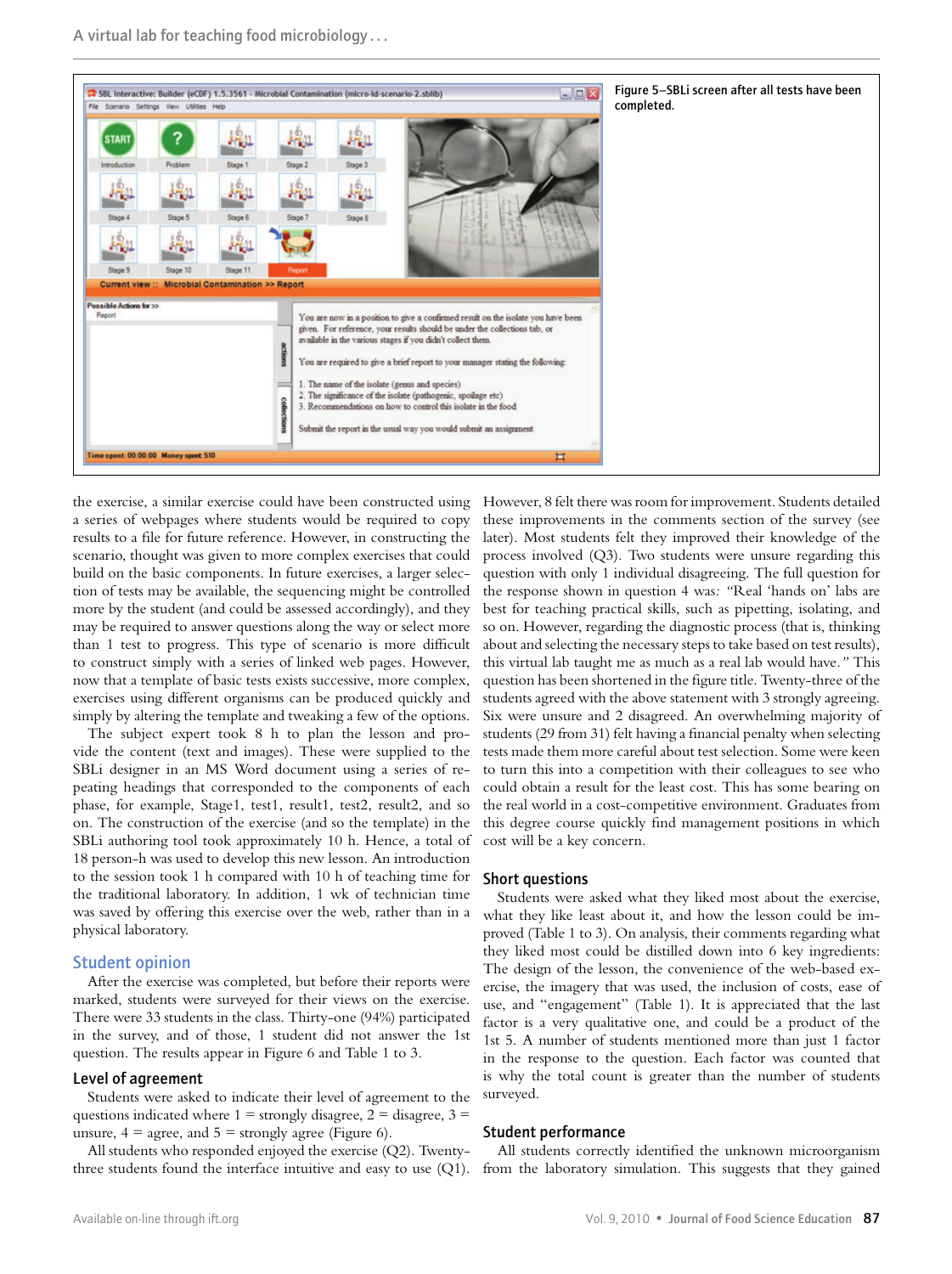

Table 1–What students liked most about the exercise.

| Feature                                                                                                                                                                                                                                                                                             | Nr of students<br>who mentioned this as<br>"most liked" |
|-----------------------------------------------------------------------------------------------------------------------------------------------------------------------------------------------------------------------------------------------------------------------------------------------------|---------------------------------------------------------|
| The way the lesson was organized—That is, a<br>systematic step by step procedure run as a<br>realistic simulation which explained the<br>function of the common tests and gave<br>students the opportunity to apply them<br>(and get it wrong), see the result, and then<br>move to the next phase. | 15                                                      |
| Convenient-Students could do the exercise<br>in their own time, it was immediate and<br>they could see results without having to<br>physically conduct a test.                                                                                                                                      | 8                                                       |
| Imagery-The fact that photos of the test<br>results were available.                                                                                                                                                                                                                                 | 4                                                       |
| The inclusion of costs                                                                                                                                                                                                                                                                              | 3                                                       |
| Interesting and exciting ("engagement")                                                                                                                                                                                                                                                             | 3                                                       |
| Ease of use                                                                                                                                                                                                                                                                                         |                                                         |

Note: Two students left their forms blank for the "most liked" question.

enough information from the exercise to achieve 1 key objective, of identifying an unknown contaminant in a food.

The students were asked to use this information from the laboratory simulation to prepare a laboratory report formatted as a scientific paper. All students followed the requested format and the detail contained in the report showed that the students understood the background to the work and how this related to a potential real situation in food manufacture. Any issues students

#### Table 2–What students liked least about the exercise.

| Feature                                                                                                                | Nr of students who<br>mentioned this as<br>"least liked" |
|------------------------------------------------------------------------------------------------------------------------|----------------------------------------------------------|
| Difficulty with navigation and screen<br>layout—that is they had difficulty<br>navigating and collecting results.      | 6                                                        |
| Difficulty in identifying which test was which,<br>from the collection of test results.                                | 5                                                        |
| Difficulty with the content-that is, not<br>knowing which test to choose, not enough<br>information on the procedures. |                                                          |
| No summary report generated at the end                                                                                 |                                                          |
| System error-Program hung                                                                                              | 3                                                        |
| It was easy to click "do test" resulting in an<br>unwanted cost                                                        |                                                          |

Note: Three students left their forms blank for the "least liked" question. Four students stated there was nothing they did not like.

had in preparing their reports were typical of most students doing this type of exercise. The "abstract," in many cases, failed to give a complete summary of the work. The "introduction" was clear and the "methods" were clearly described. The results were particularly well-handled. The "discussion" section was the most challenging and carried the most marks (30%). This required some background reading and the class had clearly done this well. Students varied in the way in which they determined the identification of the microorganism, in terms of which tests they regarded as most significant. This is exactly how results are interpreted in